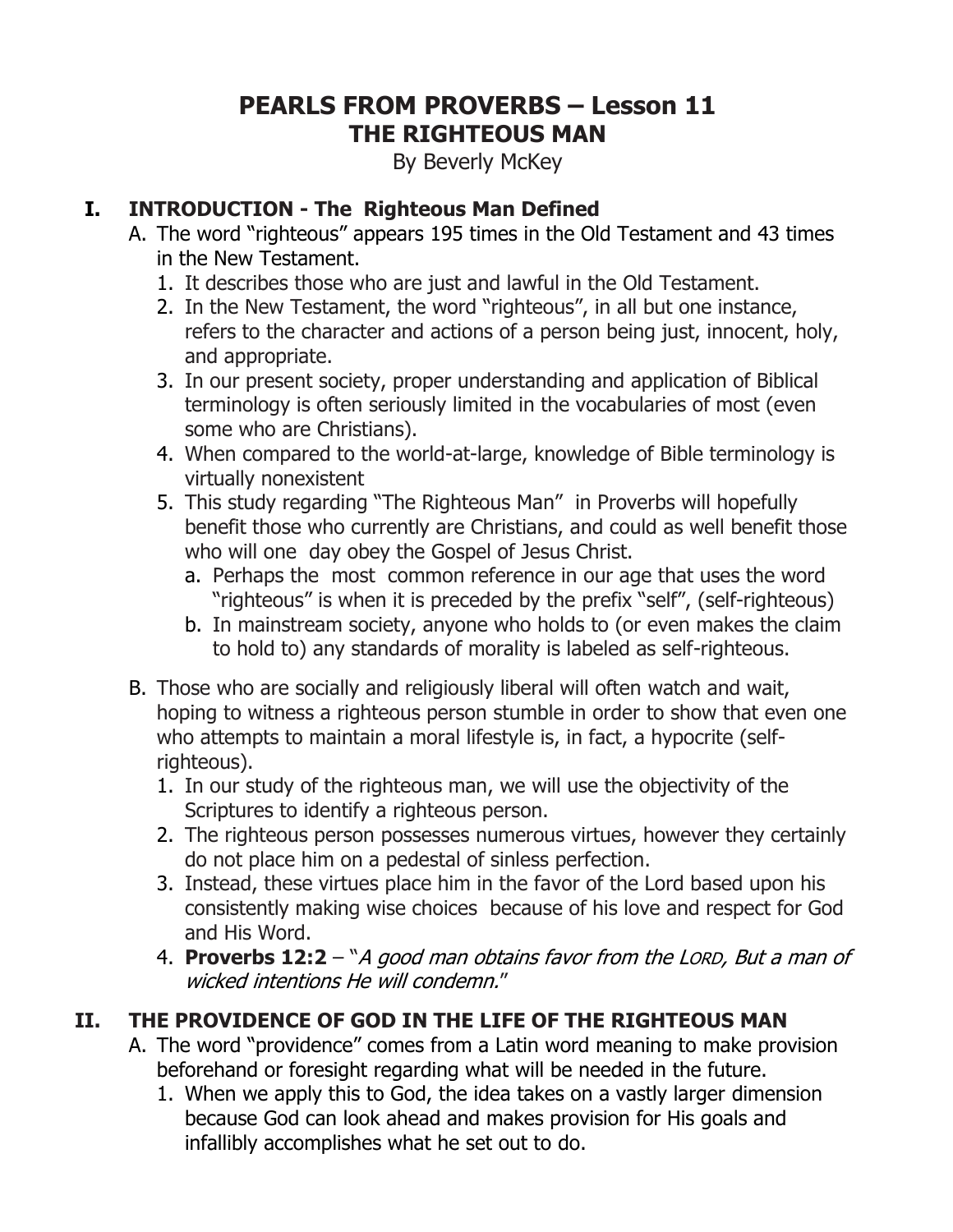- 2. Because God is the creator, His plans include everything in the universe, from the creation of the world to its destruction at the end of time.
- 3. The inclusive definition of "the providence of God" is the sovereign, divine and benevolent control of all things, while maintaining the limitations of the natural laws He put in place at creation.
- B. Underlying any discussion of providence are these fundamental principles,
	- 1. God is sovereign in the universe and as creator and is in complete control of all things. (See I Chronicles 29:11-12; Psalm 24:1; Psalm 115:3, Psalm 135:6)
		- a. No one is able to do anything that will defeat God or prevent His will from being done.
		- b. God may even use the evil done by the wicked to accomplish His will.
	- 2. The God who alone is God and who made and governs this world has an eternal plan for it.
		- a. **Isaiah 14:24** "The LORD of hosts has sworn, saying, '*Surely, as I have thought, so it shall come to pass, and as I have purposed, so it shall stand*."
		- b. **Isaiah 46:10b** "Indeed I have spoken it; I will also bring it to pass. I have purposed it; I will also do it."
	- 3. God's will and purpose are realized in and through Jesus Christ.
		- a. **Ephesians 1:9-10** -- "...having made known to us the mystery of His will, according to His good pleasure which He purposed in Himself,  $^{\rm 10}$  that in the dispensation of the fullness of the times He might gather together in one all things in Christ, both which are in heaven and which are on earth—in Him."
		- b. **Ephesians 3:11** "...according to the eternal purpose which He accomplished in Christ Jesus our Lord,"
		- c. God's will is not an abstract principle, but the personal, saving will of a heavenly Father
		- d. God is involved directly in our affairs and we have learned through His revealed word that He became one with us through the incarnation of His son for our redemption.
		- e. This was part of an eternal purpose that existed before the world began and was implemented at the time of God's choosing.
	- 4. Since the mind of man is very limited compared to the mind of God, we will never understand the depths of God.
		- a. Because of this, we must accept on faith, whether we understand or not, and obey His will to the best of our ability.
		- b. We must trust that His plan is for our good as promised.

**Jeremiah 29:11** – "For I know the thoughts that I think toward you, says the Lord, thoughts of peace and not of evil, to give you a future and a hope."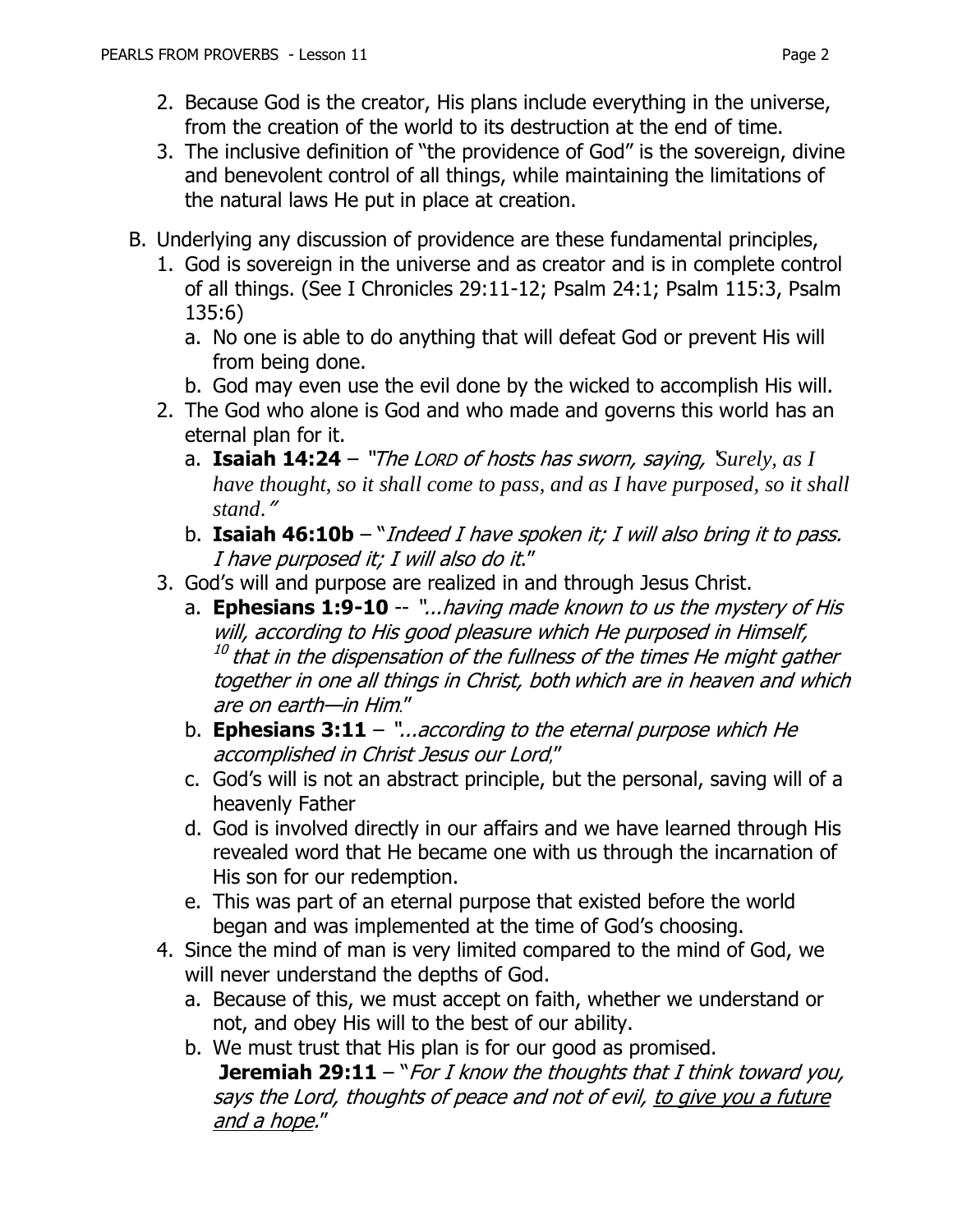- 5. Inspired writers throughout the Bible reinforce the idea of God's care for the righteous.
	- a. David wrote **Psalm 37:25**  "I have been young, and now am old; yet I have not seen the righteous forsaken, nor his descendants begging bread."
	- b. David's son, Solomon wrote:
		- 1) **Proverbs 10:3**  "The Lord will not allow the righteous soul to famish, but He casts away the desire of the wicked."
		- 2) **Proverbs 13:25**  "The righteous eats to the satisfying of his soul, but the stomach of the wicked shall be in want."
	- c. Jesus said that God cares about the needs of our lives and will ensure that we have the necessities: **Matthew 6: 31-33** – "<sup>31</sup> "Therefore do not worry, saying, 'What shall we eat?' or 'What shall we drink?' or 'What shall we wear?'<sup>32</sup> For after all these things the Gentiles seek. For your heavenly Father knows that you need all these things. <sup>33</sup> But seek first the kingdom of God and His righteousness, and all these things shall be added to you."
	- d. James confirms God's care and provision in **James 1:17**  "Every good gift and every perfect gift is from above, and comes down from the Father of lights, with whom there is no variation or shadow of turning."
- 6. Indeed, God's people have many reasons to have confidence because God has promised that we will never be left alone to fend for ourselves in an evil world.

**Hebrews 13:5** – "Let your conduct be without covetousness; be content with such things as you have. For He Himself has said, '*I will never leave you nor forsake you*' "

- C. As we have seen in previous lessons, it is Solomon's style to contrast opposite things in the same proverb.
	- 1. As it pertains to providence, we learn that those who are righteous value spiritual things, and those who are wicked will find no eternal gain even if they have acquired material riches on this earth. **Proverbs 10:2** – "Treasures of wickedness profit nothing, but

righteousness delivers from death."

- 2. These excellent qualities of the righteous are seen in their dealings with the church and with those in the world
	- a. However, they are merely a complementary by-product of their primary focus on spiritual labors that dominate their lives and lead to eternal life.
	- b. **1 Timothy 6:17-19**  $^{\text{N}I7}$  Command those who are rich in this present age not to be haughty, nor to trust in uncertain riches but in the living God, who gives us richly all things to enjoy. <sup>18</sup> Let them do good, that they <u>be rich in good works</u>, <u>ready to give</u>, willing to share, <sup>19</sup> storing up for themselves a good foundation for the time to come, that they may lay hold on eternal life."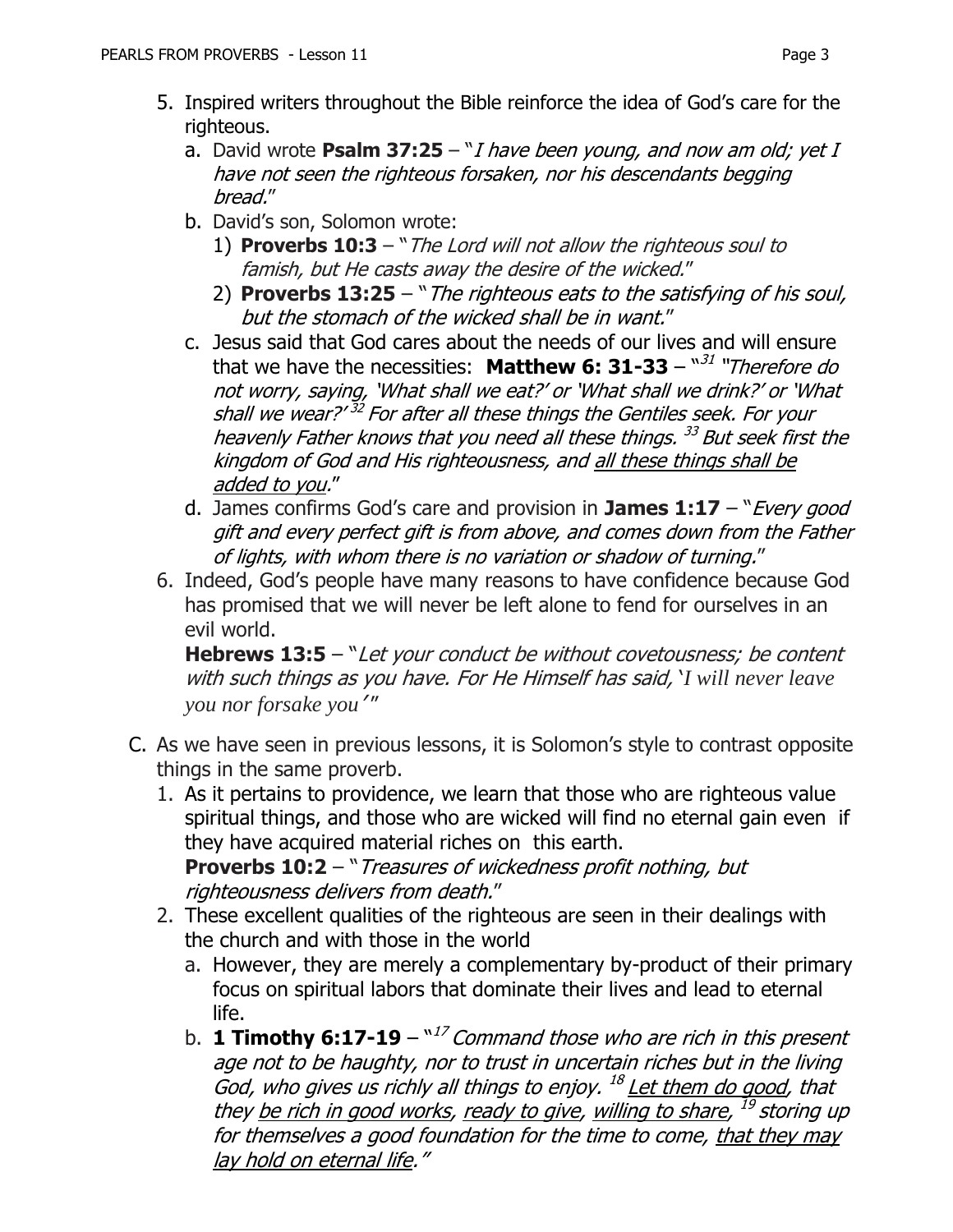- 3. The opposite is true of the wicked person:
	- a. **Proverbs 10:16** "The labor of the righteous leads to life, the wages of the wicked to sin."
	- b. In Solomon's old age He had learned that working just for material gain and pleasure will never satisfy the soul.
		- 1) In **Ecclesiastes 2:4-8** Solomon listed all of his accomplishments:
			- a) He built himself houses.
			- b) He planted himself vineyards.
			- c) He made himself gardens and orchards with all kinds of fruit trees in them,
			- d) He made himself water pools from which to water the growing trees.
			- e) He acquired male and female servants and had servants born in his house.
			- f) He had greater possessions of herds and flocks than all who were in Jerusalem before him.
			- g) He gathered for himself silver and gold and the special treasures of kings and of the provinces,
			- h) He acquired male and female singers, who delighted their audience, along with musical instruments of all kinds
		- 2) Then Solomon summed up all these accomplishments with this statement:

**Ecclesiastes 2:9-11** – <sup>"9</sup> So I became great and excelled more than all who were before me in Jerusalem. Also my wisdom remained with me. <sup>10</sup> Whatever <u>my eyes desired I did not keep from them</u>. <u>I did not</u> withhold my heart from any pleasure, for my heart rejoiced in all my labor; and <u>this was my reward from all my labor</u>. <sup>11</sup> Then I looked on all the works that my hands had done and on the labor in which I had toiled; and indeed all was vanity and grasping for the wind. There was no profit under the sun."

- D. While we cannot predict the providence of God before it occurs, we may look back when reviewing opportunities and choices and see that the providence of God was apparent in your life.
	- 1. This was true in the life of Joseph
		- a. After many years in Egypt his ten brothers came seeking food to keep their family through the famine .
		- b. Joseph was so grateful to see them and to learn that his father was still alive that he arranged to move the whole family to Goshen, the best land in Egypt.
		- c. Even after years of living there, when their father Jacob died, the brother still feared that Joseph would want to repay them for the evil they did to him. **Genesis 20:15**
			- 1) They sent a messenger to Joseph begging him to forgive his brothers for their sin against him.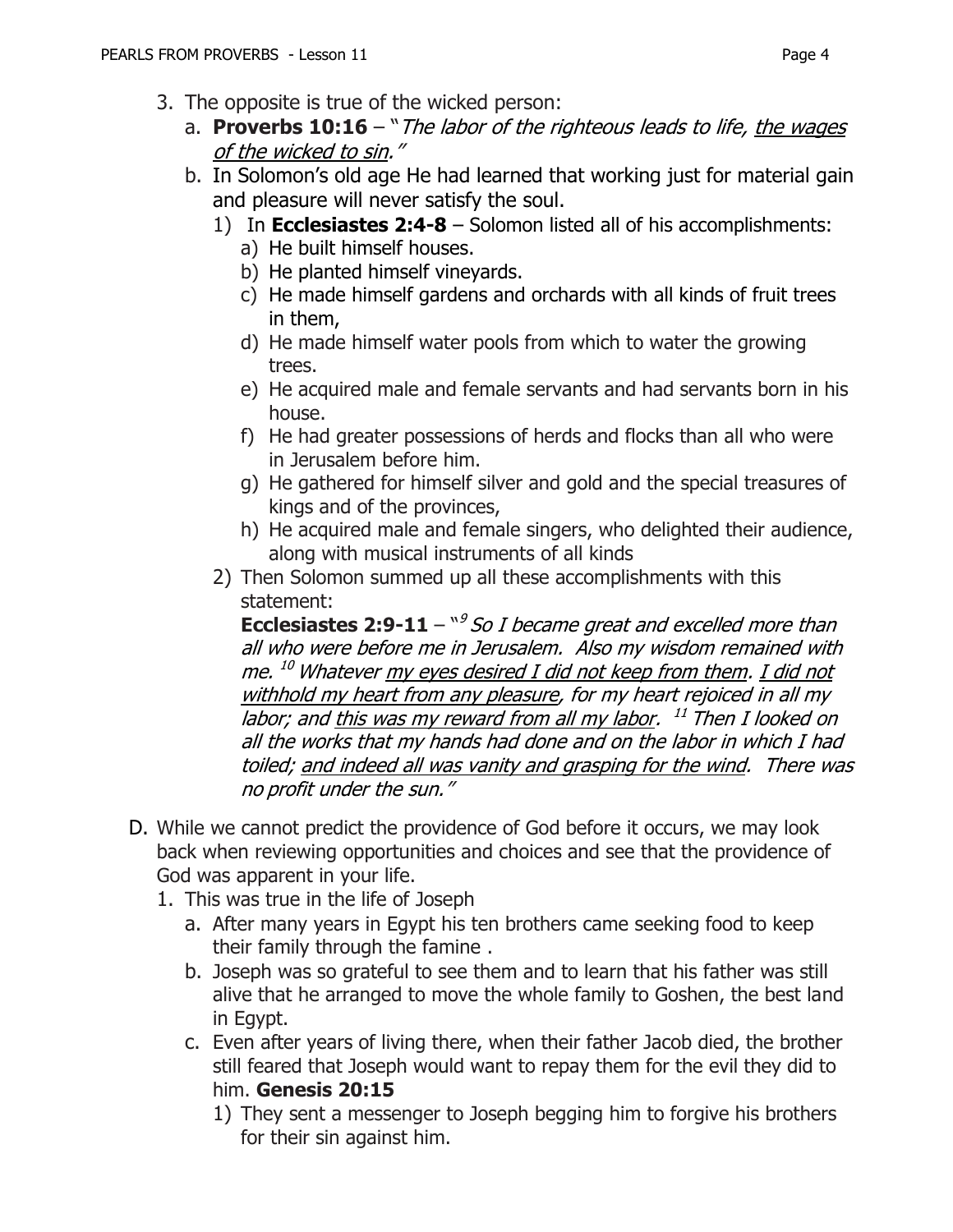- 2) Joseph wept when he heard this because he had already realized that God had used these events for good, so he said to his brothers: **Genesis 50:20** – "Do not be afraid, for am I in the place of God? <sup>20</sup> But as for you, you meant evil against me; but God meant it for good, in order to bring it about as it is this day, to save many people alive."
- 2. Do you have one or more times in your life you could see that God's hand had been involved in your life? I do:
	- a. During my preschool years, my parents attended church services of a Pentecostal church because my grandfather was the preacher there.
	- b. Later my grandparents moved to another city and my parents never attended any church again.
	- c. I enjoyed spending time with my grandparents as a child in the summer and they had great influence on the fact that I believed that God existed and they encouraged me by providing me with a beautifully bound copy of the Bible.
	- d. As I grew, however, I was never able to accept the extremes of their religious practice, but my interest in the Bible increased.
	- e. I began going to a Baptist church with my best friend and for years my father took me to church and was faithfully there to pick me up afterward.
	- f. When I was sixteen, Jerry and I started dating and very quickly he invited me to attend church services with his family.
	- g. They picked me up every Sunday morning and Sunday night for a year before I learned enough to be certain what I should do to become a Christian.
	- h. I have and will always believe that Jerry became part of my life because of the providence of God.
	- i. If I had never met him, I would likely still be lost.
	- j. He was the perfect person at the perfect time in my life to expose me to the truth of God's word.
	- k. It is like when Cornelius was trying to worship God in Acts 10, but he didn't know how to do it properly, so God sent Peter to explain it to him. That is what Jerry did for me.
- E. This providence is not an assurance that we will never suffer in this life, but it gives us hope that our suffering may later bring something good.
	- 1. Many in the world confuse providence with "protection".
		- a. The events in the life of Job are clear examples that God's people are still susceptible to hardships and even disasters in this life.
		- b. This is why the teaching of Jesus tells us we must build a strong foundation of faith in order to be able to weather these storms.
			- 1) **Matthew 7:24-27** "<sup>24</sup> "Therefore whoever hears these sayings of Mine, and does them, I will liken him to a wise man who built his house on the rock: <sup>25</sup> and the rain descended, the floods came, and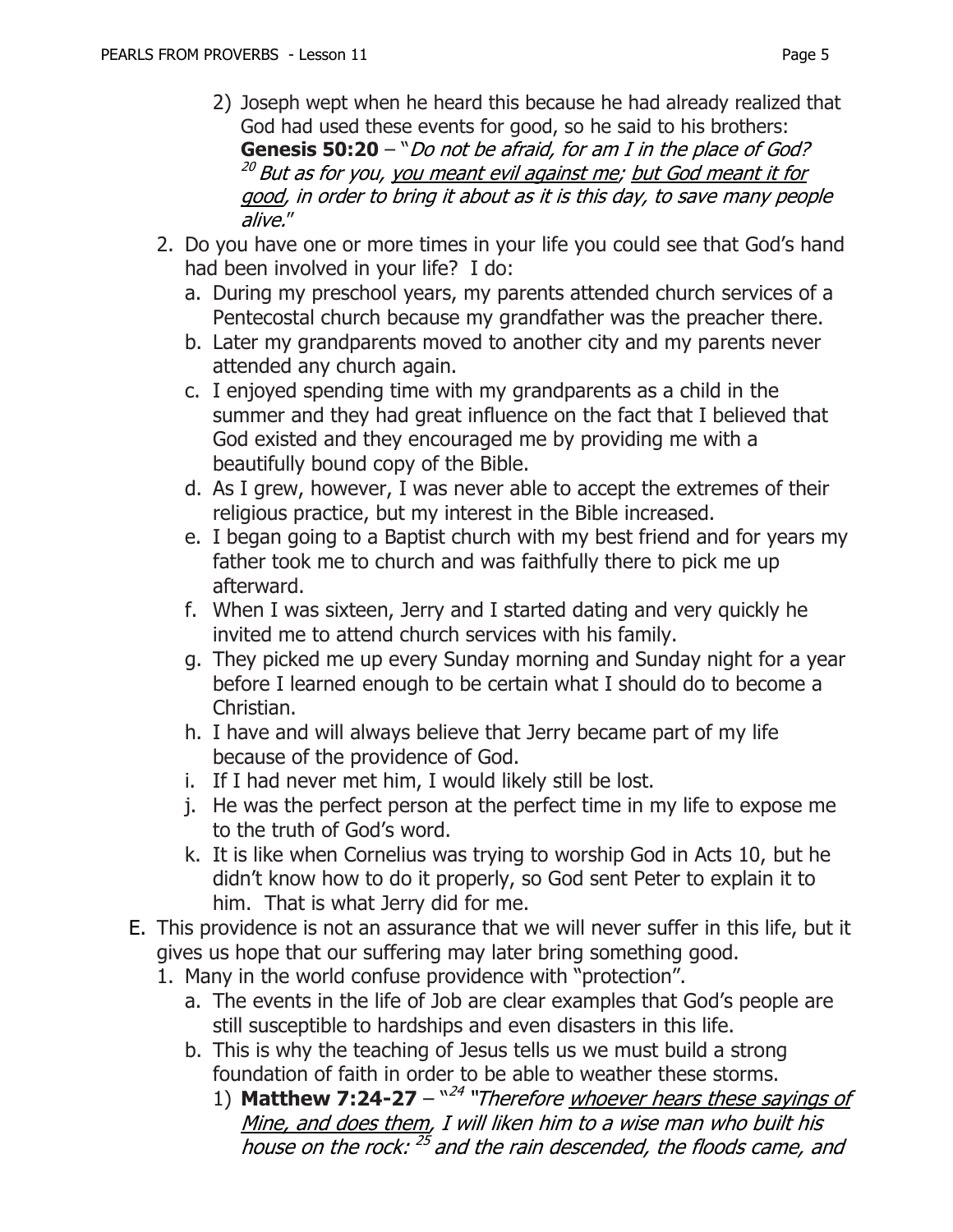the winds blew and beat on that house; and it did not fall, for it was founded on the rock. <sup>26</sup> "But everyone who hears these sayings of Mine, and does not do them, will be like a foolish man who built his house on the sand: <sup>27</sup> and the rain descended, the floods came, and the winds blew and beat on that house; and it fell. And great was its fall."

2) Jesus is that rock (foundation) upon whom the righteous are to established and we are part of His kingdom. **Hebrews 12:28** – "Therefore, since we are receiving a kingdom

which cannot be shaken, let us have grace, by which we may serve God acceptably with reverence and godly fear."

- 3) We must then "dig deep: to establish a spiritual foundation which will enable us to weather the passing storms of this life.
- F. Is the length of our days subject to the providence of God?
	- 1. Solomon had something to say about this: **Proverbs 10:27** – "The fear of the LORD prolongs days, but the years of the wicked will be shortened."
	- 2. This principle of providence is not some type of earthly guarantee.
		- a. It is this kind of flawed thinking that causes people to be disillusioned and bitter when the righteous person suffers calamities or perhaps dies young.
		- b. We cannot know the mind of God nor can we know what He sees in the future of anyone.
		- c. We have seen in the life Joseph that tragedy and hardship may well be part of the providence of a loving God
		- d. It is a fleshly desire that wants to avoid calamity and to live a long life, and we wish the same for our loved ones and friends.
			- 1) David said in **Psalm 116:15** "Precious in the sight of the Lord is the death of His saints."
			- 2) However, it is difficult for us to accept that even death might sometimes be considered the providence of God when it involves our Christian loved ones, even though they have been freed from the tribulation of this life and exchanged their mortal body for an eternal spiritual body.

### **III. THE PRAYERS OF THE RIGHTEOUS MAN**

- A. Solomon was quite clear on this subject:
	- 1. **Proverbs 15:8-9**  "The sacrifice of the wicked is an abomination to the LORD, but the prayer of the upright is His delight."
	- 2. **Proverbs 15:29**  "The LORD is far from the wicked, but He hears the prayer of the righteous."
- B. It is difficult for many people to accept that God hears only the prayers of the righteous, especially those who have little exposure to the Bible.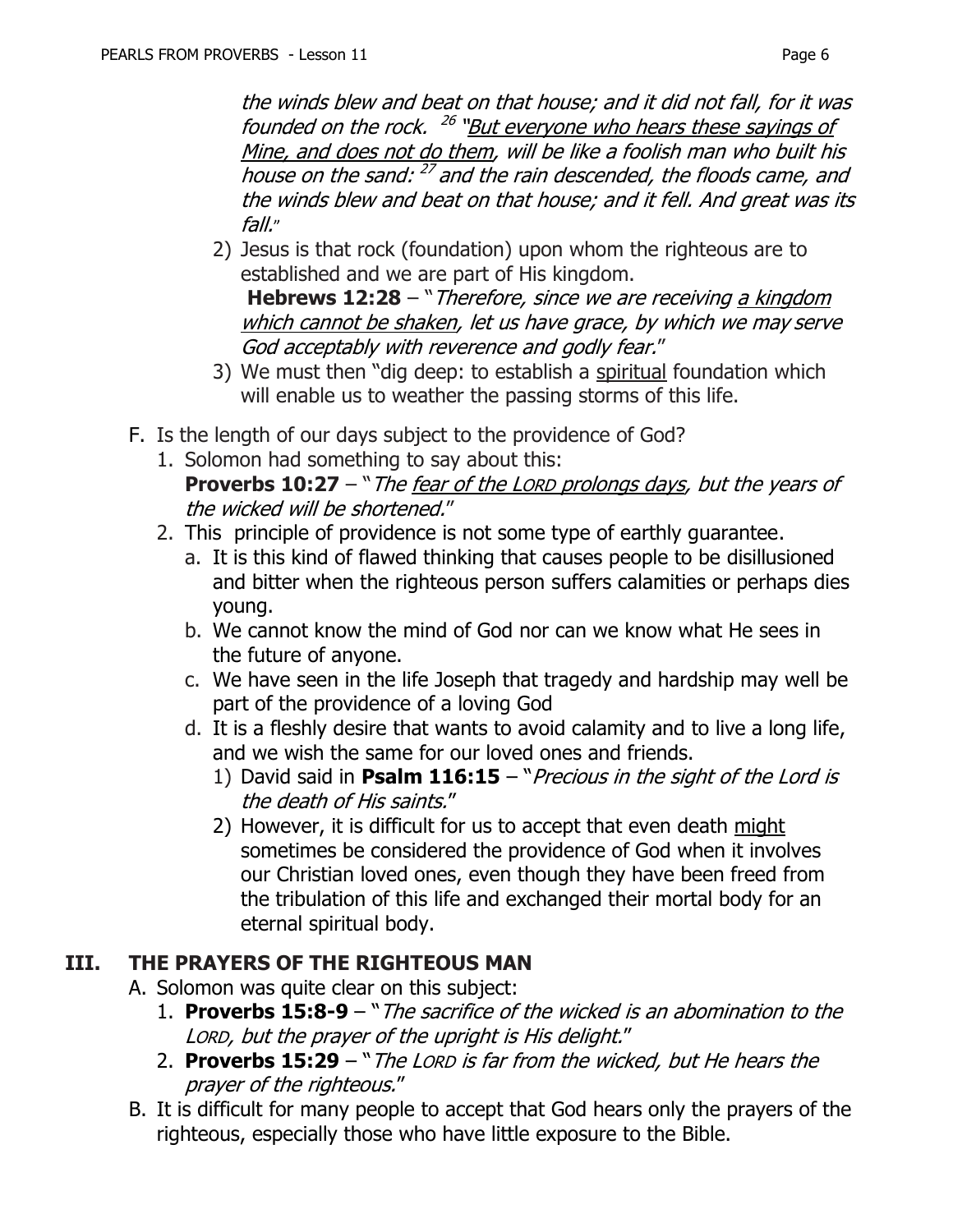- 1. Peter quoted Psalm 34:15-16 in **1 Peter 3:12**  "For the eyes of the LORD are on the righteous, and His ears are open to their prayers; but the face of the LORD is against those who do evil."
- 2. Please understand that the phrase "*those who do evil"* is not limited to those who fit the description of the "Wicked (Evil) Man" in last week's lesson.
	- a. Strictly speaking, "*those who do evil"* includes every person who has not obeyed the gospel according to the New Testament requirements.
	- b. It also includes those who once were Christians but have turned their back on the church and returned to worldly living.
	- c. **2 Thessalonians 1:7-9**  "...when the Lord Jesus is revealed from <u>heaven with His mighty angels</u>, <sup>8</sup> in flaming fire <u>taking vengeance on</u> those who do not know God, **and** on those who do not obey the gospel of our Lord Jesus Christ. <sup>9</sup> These <u>shall be punished with everlasting</u> destruction from the presence of the Lord and from the glory of His power,"
- C. With so many religious denominations, all teaching different doctrines, many may consider themselves righteous, but with closer examination of the New Testament, find that they have not yet submitted to God's true plan for salvation, and therefore, find themselves outside the blessings of prayer. For example:
	- 1. Many denominations teach that in order to be saved one must only "say the sinners prayer" and invite Jesus into your heart. Where exactly is that teaching found in the New or Old Testament? It isn't!
	- 2. Some believe that baptizing infants cleanses the "original sin of Adam" (which they have inherited) and saves their soul. Where exactly is that teaching found in the New or Old Testament? It isn't!
	- 3. Some believe that if one only has faith in God and in Jesus Christ they have attained salvation. Church attendance is not necessary, living righteously is not necessary, just belief in God. Where exactly is that teaching found in the Bible anywhere? It isn't
		- a. This is called "salvation by faith only". Wait, I think there is something in the Bible about this.
		- $b.$  Oh yeah, it is found in the book of James:
			- 1) **James 2:19**  "You believe that there is one God. You do well. Even the demons believe—and tremble!  $^{20}$  But do you want to know, O foolish man, that faith without works is dead?
			- 2) **James 2:24**  "You see then that a man is justified by works, and **not by faith only**."
			- 3) This is glaringly clear  $-$  no one is saved by "faith only".
- D. Many will argue that God does hear the prayers of non-Christians by pointing to Cornelius, the Centurion in Acts 10, which I briefly mentioned earlier.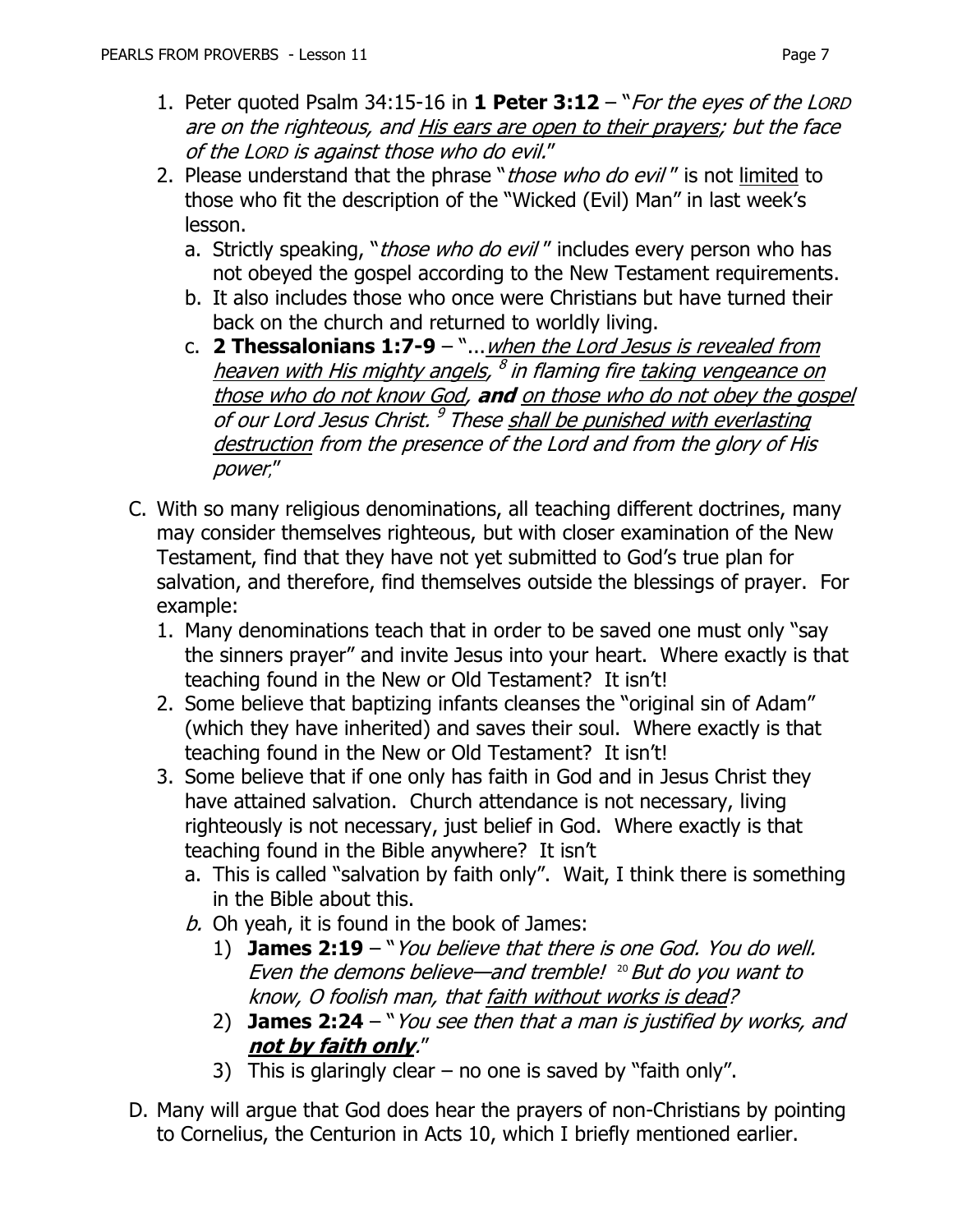- 1. The difference in Cornelius and others like him is that he was diligently seeking God.
- 2. The writer of Hebrews confirms that God rewards those who "diligently seek Him"
- 3. **Hebrews 11:6**  "But without faith it is impossible to please Him, for he who comes to God must believe that He is, and that He is a rewarder of those who diligently seek Him."
	- a. We know that "seeking God" is not all that is required for salvation, so what reward is he speaking of?
	- b. The reward for one who diligently seeks God is that God will be found and the truth about salvation will be available.

**1 Chronicles 28:9** – "...for the Lord searches all hearts and understands all the intent of the thoughts. If you seek Him, **He will be found by you**; but if you forsake Him, He will cast you off forever."

- c. Whether the "seeker" accepts only the truth and obeys that truth is his choice – some will follow truth to find salvation and others will not.
- E. Clearly, prayer is a privilege and a right granted to the children of God who have come to Him through faith and obedience to the gospel.
	- 1. **John 1:12-13**  $12$ <sup>N/2</sup> But as many as received Him, to them He gave the right to become children of God, to those who believe in His name:  $^{\rm 13}$  who were born, not of blood, nor of the will of the flesh, nor of the will of man, but of God."
	- 2. **1 John 3:1** "Behold what manner of love the Father has bestowed on us, that we should be called **children of God**! Therefore the world does not know us, because it did not know Him."
	- 3. The righteous man can have confidence that his prayers are heard and answered according to the will of God.

### **IV. THE PROMISES OF GOD TO THE RIGHTEOUS MAN**

- A. The most important promise we have are related to Jesus and the reward we can expect at the end of time.
	- 1. Acts 1:9-11 <sup>ng</sup> Now when He (Jesus) had spoken these things, while they watched, He was taken up, and a cloud received Him out of their sight.  $10<sup>10</sup>$  And while they looked steadfastly toward heaven as He went up, behold, two men stood by them in white apparel, <sup>11</sup> who also said, "Men of Galilee, why do you stand gazing up into heaven? This same Jesus, who was taken up from you into heaven, will so come in like manner as you saw Him go into heaven."
	- 2. Before his death on the cross, Jesus made this promise himself: **John 14:1-3** – "Let not your heart be troubled; you believe in God, believe also in Me. <sup>2</sup> In My Father's house are many mansions; if it were not so, I would have told you. <u>I go to prepare a place for you.</u> <sup>3</sup> And if I go and prepare a place for you, I will come again and receive you to Myself; that where I am, there you may be also."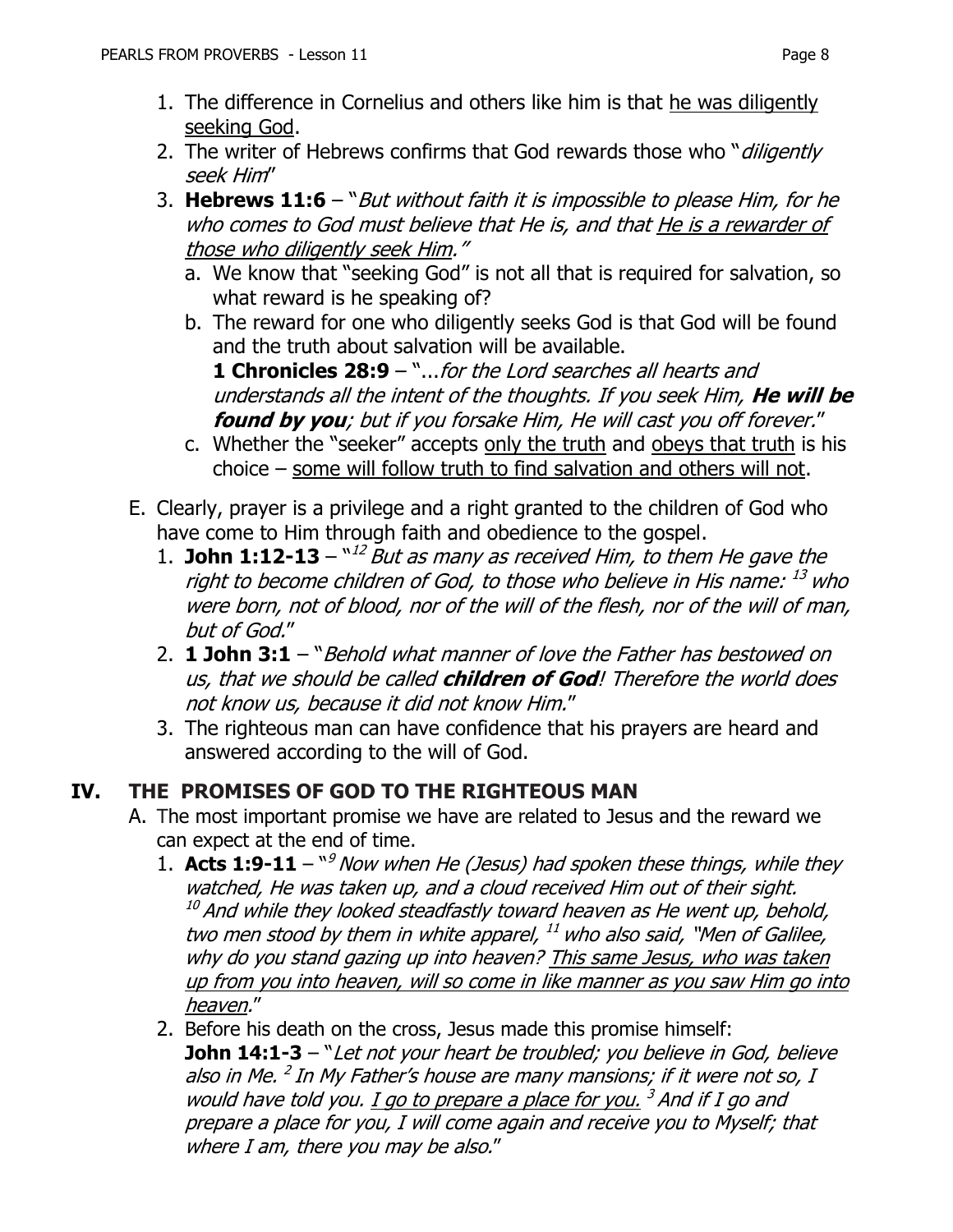- B. The promises of God are soothing comforts to those who walk in the paths of righteousness and are harsh realities to those who shun the straight and narrow for their own devices
	- 1. **Romans 11:22**  " Therefore consider the goodness and severity of God: on those who fell, severity; but toward you, goodness, if you continue in His goodness. Otherwise you also will be cut off."
	- 2. Those who obediently follow God and remain faithfully dedicated and motivated will realize the promise of God through His Son that we have a home prepared for us, "not made with hands, eternal in the heavens".
	- 3. **2 Corinthians 5:1** "For we know that if our earthly house, this tent, is destroyed, we have a building from God, a house not made with hands, eternal in the heavens."
	- 4. All of the suffering we have experienced in our lives, no matter how bad will never take us off course if we remember this:
		- a. **Romans 8:18** "For I consider that the sufferings of this present time are not worthy to be compared with the glory which shall be revealed in us."
		- b. **Revelation 2:10b**  "Be faithful until death, and I will give you the crown of life."

#### **V. THE FRUIT OF THE RIGHTEOUS MAN**

- A. Solomon wrote that the righteous and the wicked sow seeds after their own kind and they receive a harvest in keeping with the seed they sow. **Proverbs 11:18-19** – <sup>"18</sup> The wicked man does deceptive work, but he who sows righteousness will have a sure reward. <sup>19</sup> As righteousness leads to life, so he who pursues evil pursues it to his own death."
- B. The Biblical principle of reaping what one sows is an indisputable teaching.
	- 1. **Galatians 6:7-9** " <sup>7</sup> Do not be deceived, God is not mocked; for whatever a man sows, that he will also reap. <sup>8</sup> For he who sows to his flesh will of the flesh reap corruption, but he who sows to the Spirit will of the Spirit reap everlasting life. <sup>9</sup> And let us not grow weary while doing good, for in due season we shall reap if we do not lose heart. "
	- 2. While the wicked spend much of their time generating that which is empty and worthless, the righteous man is busy planting and watering the seeds of godliness in the lives of those with whom he comes in contact.
	- 3. The child of God is expected to bear fruit.
		- a. The fact is all seeds reproduce after their own kind.
			- 1) A tree produces fruit according to the type of tree it is: apple trees produce only apples, peach trees produce only peaches.
			- 2) The same applies to the Christian.
		- b. When a Christian teaches a lost person the truth of God's word (plants the seed) it may result in fruit, a new Christian.
			- 1) However, not every seed planted will germinate or survive, according to the parable of the "farmer who went out to sow seeds" in **Matthew chapter 13**.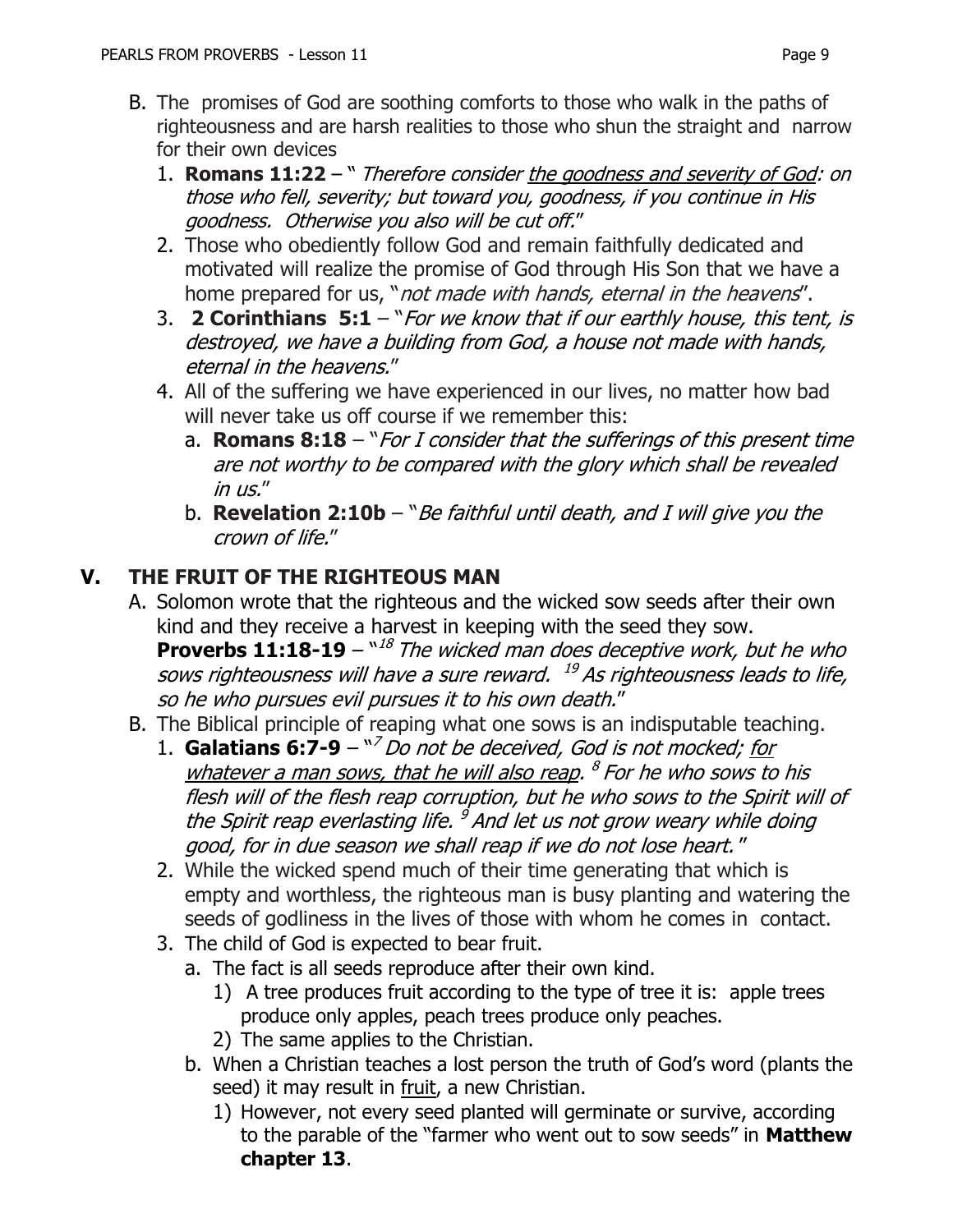- 2) However, when a Christian sows the seed of "the **truth** of God's word" and fruit is the result, he will not harvest a Catholic or a Jew or a Muslim or a Baptist or a Methodist or a Presbyterian – he can only produce Christians.
- d. Even so, the Christian knows that he could never win one soul by himself.

Paul taught this in 1 **Corinthians 3:6-8** – <sup>*n6</sup> I planted, Apollos*</sup> watered, but God gave the increase.  $<sup>7</sup>$  So then neither he who plants is</sup> anything, nor he who waters, but <u>God who gives the increase</u>. <sup>8</sup> Now he who plants and he who waters are one, and each one will receive his own reward according to his own labor."

### **VI. THE PATH OF THE RIGHTEOUS MAN**

A. The Bible is filled with examples of righteous people who chose the path that leads to "life, righteousness and honor".

**Proverbs 21:21** – "He who follows righteousness and mercy finds life, righteousness, and honor."

- 1. The Hebrew writer described these heroes of the faith in Hebrews chapter 11
	- a. These people were heroes because of the path of righteousness they chose for their lives.
	- b. Jesus explained this choice in a way that leaves a visual image in our minds during his sermon on the mount.
		- 1) **Matthew 7:13-14**  "Enter by the narrow gate; for wide is the gate and broad is the way that leads to destruction, and there are many who go in by it. Because narrow is the gate and difficult is the way which leads to life, and there are few who find it."
		- 2) No one finds the narrow way accidentally. This path is only for those who have used the "map" correctly to find it; that map is the New Testament
- 2. For the righteous it is a pleasure and a privilege to follow this path and to lead a life pleasing unto God.
	- a. On the other hand, the majority will not choose the narrow way.
	- b. They are lured down the broad path that leads to destruction because they are seeking worldly things hoping to satisfy the empty space in their souls.
	- c. **Proverbs 16:17**  "The highway of the upright is to depart from evil; he who keeps his way preserves his soul."
	- d. The righteous man shuns the path of least resistance (giving in to temptations of the world) because he knows the path is choked with "thorns and snares" and will only lead to heartache. **Proverbs 22:5** – "Thorns and snares are in the way of the perverse;

```
he who guards his soul will be far from them."
```
3. In Proverbs 4 Solomon begins encouraging his son to listen to his teaching and then the years of his life would be many. **Vs. 10**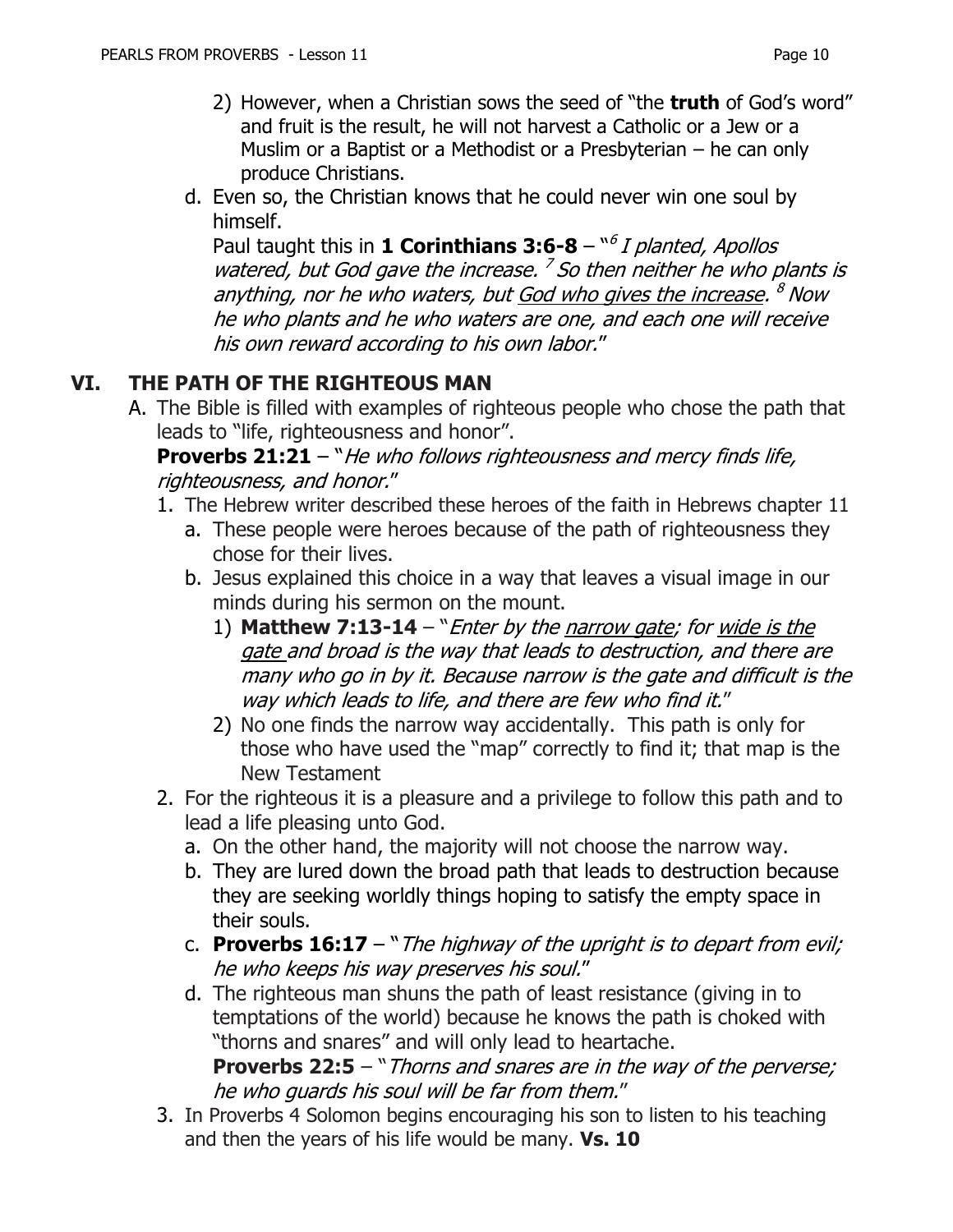- a. Solomon reminded his son that he had taught him the way of wisdom, lead him in the right paths and now he should "take firm hold of instruction, do not let go; keep her for she is your life." **Vs. 11-13**
- b. **Vs. 14-17** warn him to avoid the path of the wicked: "<sup>14</sup> Do not enter the path of the wicked, and do not walk in the way of evil. <sup>15</sup> Avoid it, do not travel on it; turn away from it and pass on. <sup>16</sup> For they do not sleep unless they have done evil; and their sleep is taken away unless they make someone fall. <sup>17</sup> For they eat the bread of wickedness, and drink the wine of violence."
- c. Solomon knew that when raising children, it cannot be done by "*forbidding inappropriate behavior*" alone. So, he followed these verses by giving the contrast of choosing righteousness. **Vs. 18** –  $^{\mathrm{v18}}$  But the path of the just is like the shining sun, that shines ever brighter unto the perfect day."
- B. The path of the wicked leads to destruction. Solomon repeated this teaching over and over to encourage everyone to choose the right path.
	- 1. **Proverbs 11:3**  "The integrity of the upright will guide them, but the perversity of the unfaithful will destroy them."
	- 2. **Proverbs 11:5-8** <sup>"5</sup> The righteousness of the blameless will direct his way aright, but <u>the wicked will fall by his own wickedness</u>. <sup>6</sup> The righteousness of the upright will deliver them, but the unfaithful will be caught by their lust.  $<sup>7</sup>$  When a wicked man dies, his expectation will perish, and the hope of the</sup> unjust perishes. <sup>8</sup> The righteous is delivered from trouble, and it comes to the wicked instead."
	- 3. **Proverbs 11:10**  "When it goes well with the righteous, the city rejoices; and when the wicked perish, there is jubilation."
	- 4. **Proverbs 11:19** "As righteousness leads to life, so he who pursues evil pursues it to his own death."
	- 5. **Proverbs 11:21** "Though they join forces, the wicked will not go unpunished; but the posterity of the righteous will be delivered."
	- 6. **Proverbs 11:27** "He who earnestly seeks good finds favor, but trouble will come to him who seeks evil."

### **VII. OTHER VIRTUES OF THE RIGHTEOUS**

#### A. Courage

- 1. One of the great blessings of obedience to the will of God is knowing that God cares for us in this life and will transport us to eternal life in Heaven when this life is over.
- 2. This knowledge gives us courage or boldness to live fearlessly in this world, even when it brings persecution.

**Hebrews 13:5-6** – "<sup>5</sup> Let your conduct be without covetousness; be content with such things as you have. For He Himself has said, "I will never leave you nor forsake you." <sup>6</sup> So we may boldly say: "<u>The Lorp is</u> my helper; I will not fear. What can man do to me? "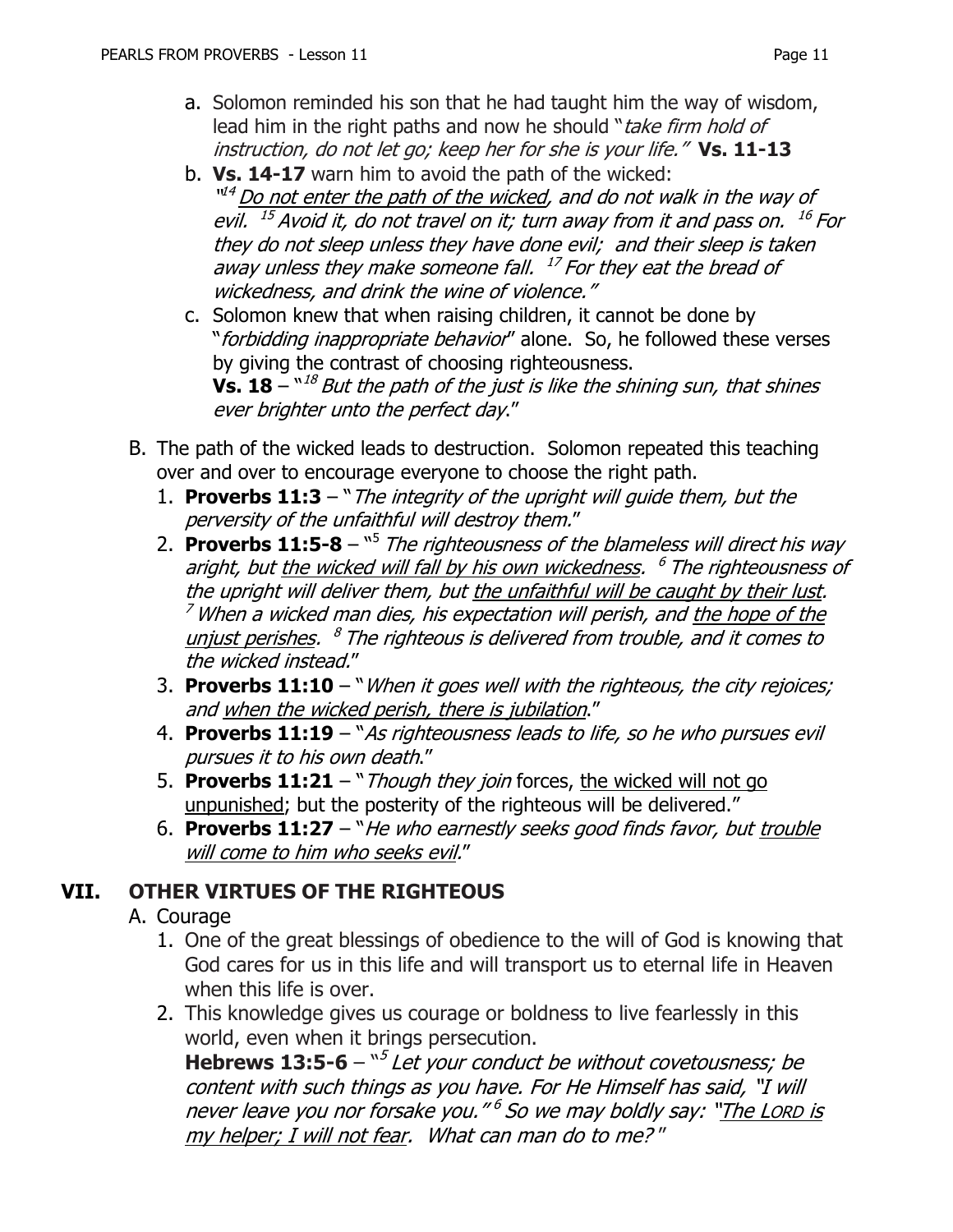- 3. The evil do not have this confidence or courage.
	- a. While they have rejected God and His offer of salvation, they still know what society considers acceptable behavior.
	- b. They are never quite certain that God does not exist, so they fear death because they fear what is waiting for them on the other side.

#### B. Wisdom

- 1. The righteous person exercises sound judgment and is careful to meditate and apply the scriptures before he speaks.
	- a. Proverbs 2:10-12 "<sup>10</sup> When wisdom enters your heart, <sup>11</sup> discretion will preserve you; and understanding will keep you, <sup>12</sup> to deliver you from the way of evil."
	- b. **Psalm 37:30**  "The mouth of the righteous speaks wisdom, and his tongue talks of justice."
	- c. **Psalm 49:3**  "My mouth shall speak wisdom, and the meditation of my heart shall give understanding."
	- d. Of course no one is perfect, so we make mistakes, but we have confidence that we are totally forgiven when we repent and learn from our mistakes.
	- e. **Proverbs 15:28**  "The heart of the righteous studies how to answer, but the mouth of the wicked pours forth evil."
	- f. **1 Peter 3:15**  $15$  *But sanctify the Lord God in your hearts, and* always be ready to give a defense to everyone who asks you a reason for the hope that is in you, with meekness and fear;"
- 2. The righteous person is so thoughtful that he actually spends time considering how he may reach the evil in order to save them from the wickedness of their way.

### C. Persistent

- 1. Today's society, the famous entertainers , the movie and music industries and the politicians with a wicked agenda have influenced society to accept more and more abominable causes in the United States.
- 2. The time is over for Christians to tolerate the evil standards now imposed upon society and in the government.
	- a. Solomon taught that when justice is perverted, the righteous must get involved:

**Proverbs 28:4-5** – <sup>*n<sup>4</sup> Those who forsake the law praise the wicked,*</sup> but such as keep the law contend with them.<sup>5</sup> <u>Evil men do not</u> understand justice, but those who seek the LORD understand all."

- b. Remember, there is a modern proverb that still holds true, "*All it takes for evil to abound is for good people to do nothing.".*
- 3. Christians have an obligation to persistently speak the truth in love, and yet "boldly".
	- a. Paul is an excellent example of persistently speaking the truth boldly, even in the face of personal danger.